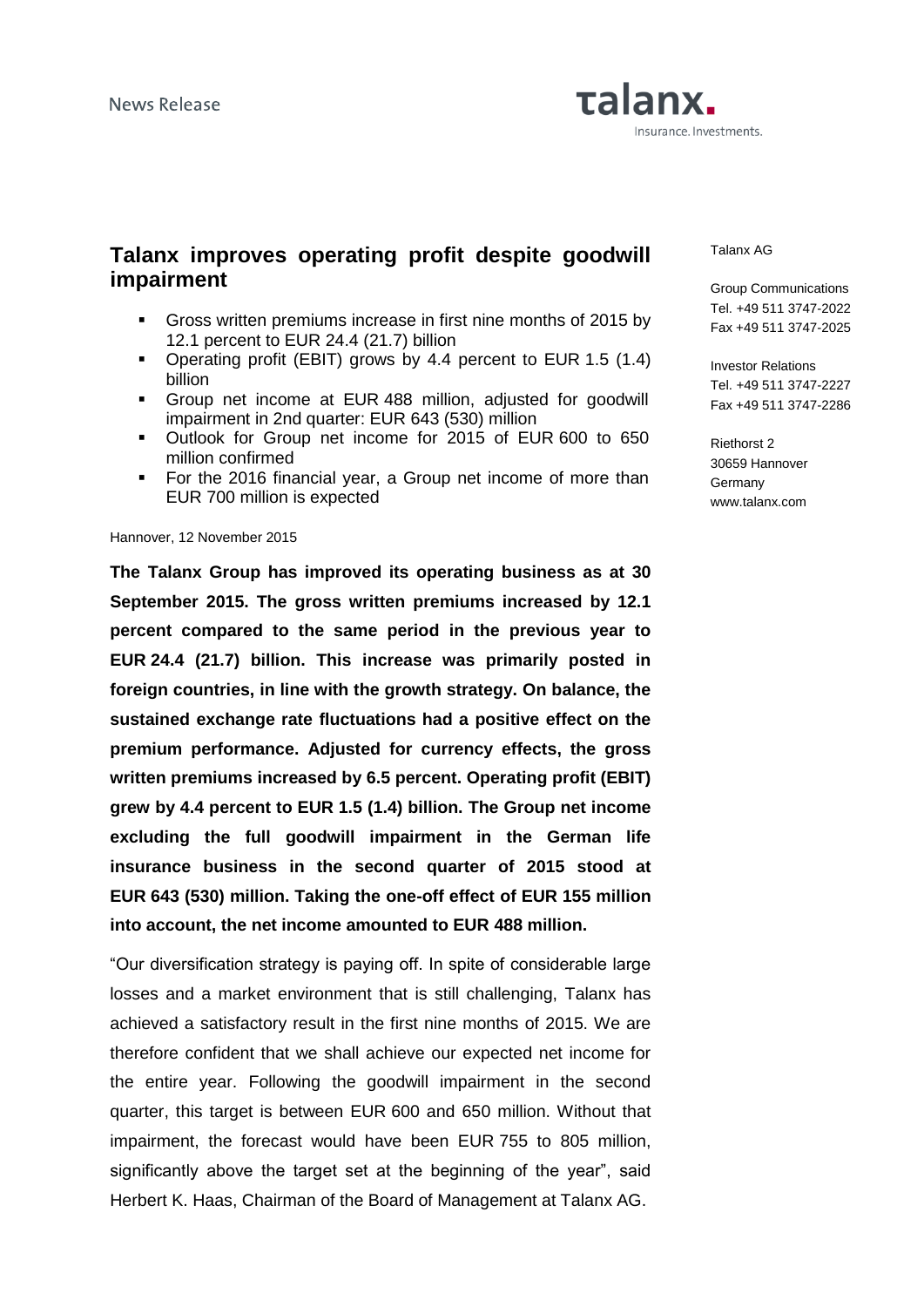

Although the net large loss burden was higher than in the previous year at a total of EUR 724 (501) million, it was still within the large loss budget for the period. The largest loss was the explosion in the port of Tianjin, China, which was posted Group-wide with a value of EUR 114 million. The divisions were also burdened by several large fire losses, primarily among German customers and by natural catastrophes, most recently storm "Siegfried" and the earthquakes in Chile. Overall, large losses worth EUR 287 (259) million were attributed to primary insurance, whereas reinsurance was burdened with large losses amounting to EUR 436 (242) million.

The combined ratio improved across the Group to 96.9 percent (97.7 percent) thanks to a decline in the expense ratio. The underwriting result continued to be shaped by the German life insurers. Thanks to the participation of the life insurance customers in the net investment income, it remained largely unchanged at EUR -1.3 (-1.4) billion. Regardless of the continuing low interest rate environment, the net investment income – with increased assets overall – of EUR 3.0 (3.0) billion stood at the same level as the previous year.

The earnings per share amounted to EUR 1.93 (2.10) as at 30 September 2015. The capital resources of the Talanx Group in accordance with Solvency I stood at 227.5 percent (31 December 2014: 228.2 percent).

In the third quarter of 2015, the Group achieved gross written premiums of EUR 7.5 (6.8) billion. The increase of 11.4 percent was favoured overall by currency effects in an environment of extremely varying changes in exchange rates; in local currencies, the gross written premiums increased by 5.0 percent. The combined ratio improved by two percentage points to 98.0 percent (100.0 percent). The underwriting result increased to EUR -437 (-578) million. The net investment income remained almost on a level with the previous year, at EUR 1.0 (1.0) billion. Due to the improved underwriting result, the EBIT improved in quarterly terms by 12.1 percent to EUR 492 (439)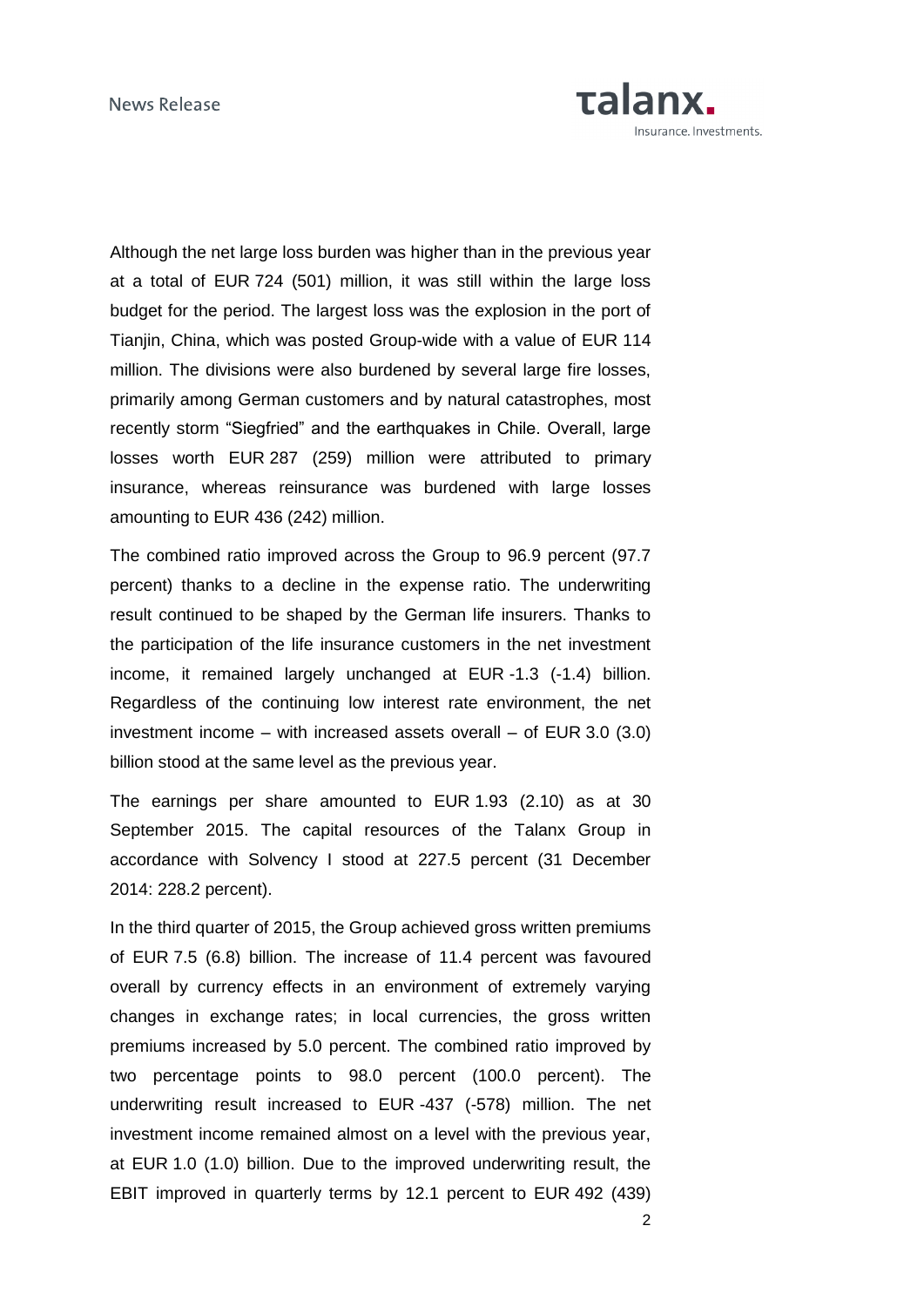

million. Group net income increased by 18.8 percent to EUR 177 (149) million.

Talanx implemented the financing of the offshore wind farm Gode Wind 1 after the reporting date of 30 September 2015. The Talanx Group had announced its role as the consortium leader of several institutional investors as early as September 2015 and coordinated a bond amounting to EUR 556 million to finance this offshore wind farm. Talanx subscribed to about EUR 300 million of the 10-year bond.

The Talanx Group concluded a service agreement with IBM at the end of October 2015 for the consolidation of the Talanx data centres. IBM will therefore take over the operation of the data centres and enhance it as what is known as a "platform as a service". The aim is to achieve a further improvement in the IT service range and cost efficiency.

### **Performance of the divisions**

The **Industrial Lines** Division improved its gross written premiums in the first nine months of 2015 to EUR 3.4 (3.2) billion. That corresponds to a premium gain of 6.9 percent, or 2.7 percent after adjustment for currency effects. This growth was again primarily achieved in international locations given a largely saturated domestic market. In view of the premium increase, the combined ratio improved to 100.2 percent (104.7 percent) despite a high large loss burden. In particular, the result was burdened by several large fire losses and the explosion in the port of Tianjin. Nevertheless, the underwriting result improved to EUR -4 (-66) million. This positive development compensated for a much lower net investment income of EUR 158 (209) million. This figure had benefited in the same period of the previous year from higher realised disposal gains. The EBIT increased by 21.6 percent to EUR 152 (125) million, while the division's contribution to the Group net income increased year-on-year and amounted to EUR 103 (85) million.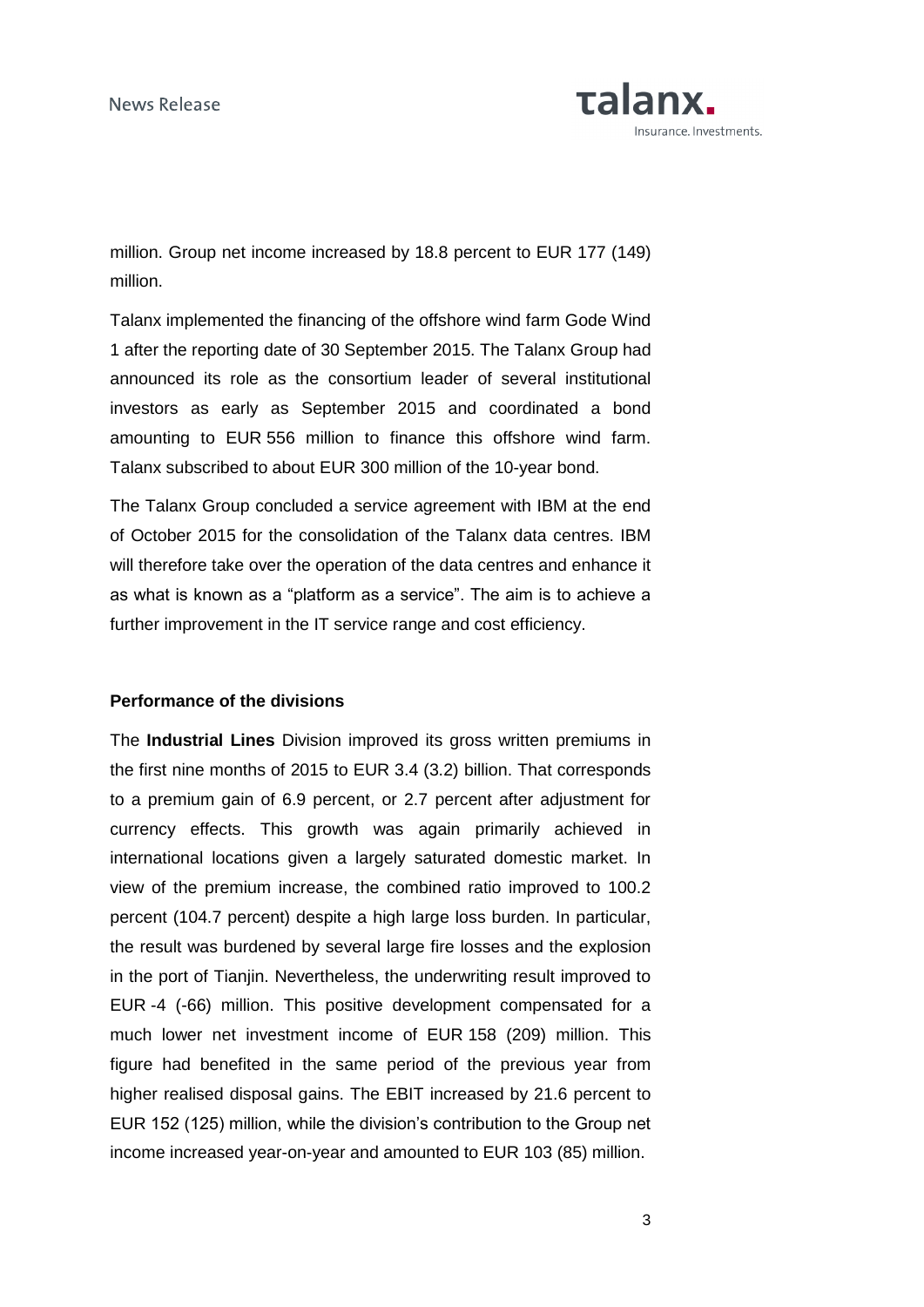

In the third quarter of 2015, the premium income increased by 13.0 percent to EUR 809 (716) million. The combined ratio improved in comparison to the same period of the previous year to 103.0 percent (115.0 percent) in view of a lower loss ratio; the underwriting result improved to EUR -17 (-72) million. The EBIT stood at EUR 10 (-16) million. Industrial Lines contributed EUR 6 (-4) million to the Group net income.

Although the market environment continued to be challenging, the **Retail Germany** Division posted gross written premiums of EUR 5.1 (5.1) billion in the reporting period. This corresponded to an increase of 1.3 percent. In the Life insurance business, premium income grew by 1.9 percent to EUR 3.9 (3.8) billion in the first few months of the financial year, particularly due to greater single-premium business. Measured against the annual premium equivalent (APE), the new business rose to EUR 330 (313) million. This was based particularly on growth in unit-linked and biometric products. In property/casualty insurance, the gross written premiums remained largely constant at EUR 1.3 (1.3) billion, with slight declines in motor insurance.

The underwriting result, which was characterised by the participation of the policyholders in the net investment income, improved slightly in the reporting period to EUR -1.2 (-1.3) billion. The net investment income again reached the same level as the previous year, at EUR 1.4 (1.4) billion. An improved run-off result in property damage liability insurance led to a slight improvement in the combined ratio of the composite insurers: it fell to 101.0 percent (101.7 percent).

Due to the full goodwill impairment in the German life insurance business in the second quarter of 2015, the EBIT of the division fell in the first nine months to EUR -16 (119) million. Without this one-off effect, it would have amounted to EUR 139 million – 16.0 percent more than in the same period of the previous year. The Group result fell to EUR -73 (72) million; adjusted for the impairment, it would have stood at EUR 82 (72) million, also above the figure of the previous year.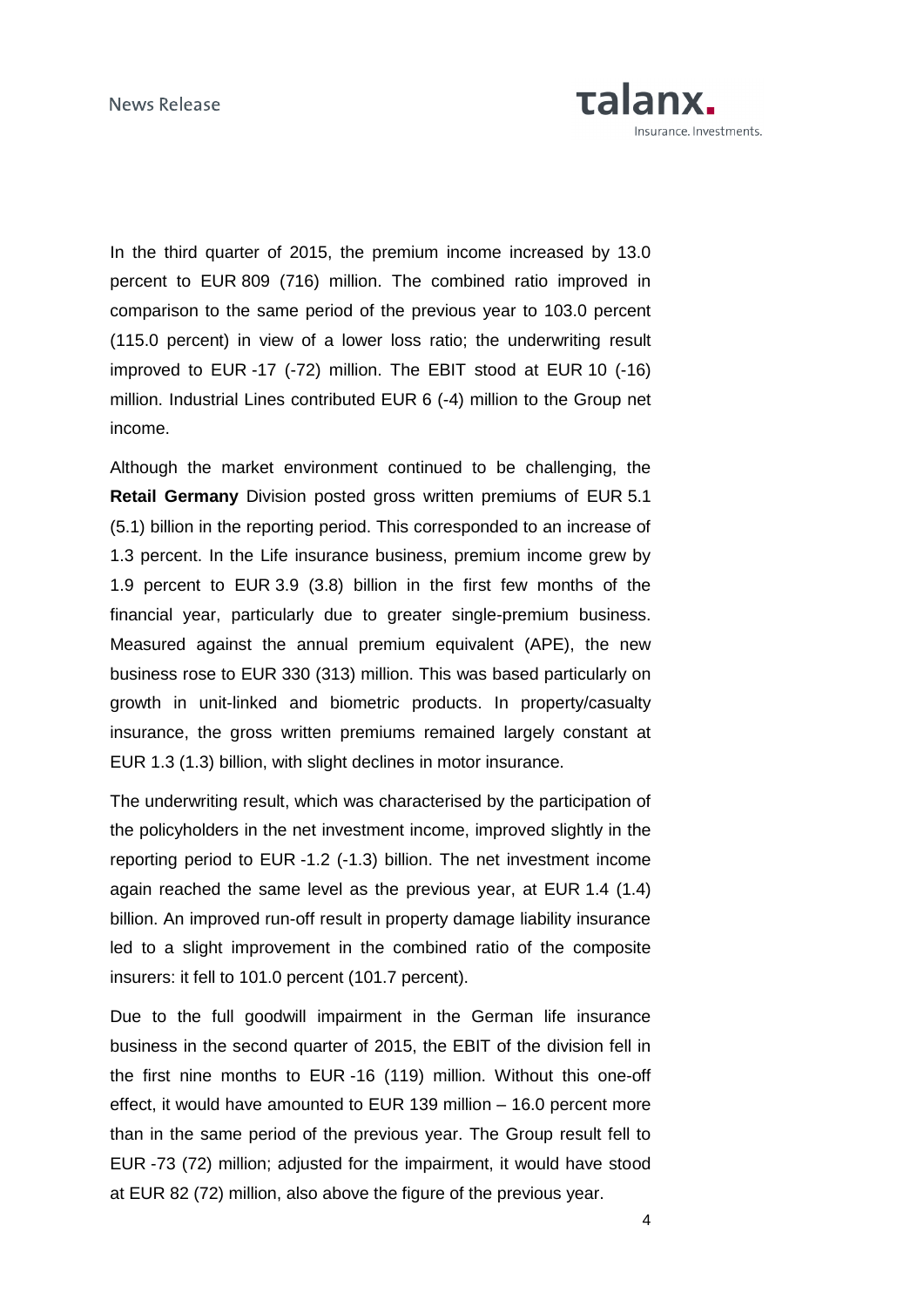

For the third quarter of 2015, the Retail Germany business recorded almost stable premium income of EUR 1.5 (1.5) billion. Marked by the participation of the life insurance customers in the lower net investment income, the underwriting result improved to EUR -361 (-456) million. The main reason for the fall in the net investment income to EUR 403 (493) million was a lower level of realised gains. The same quarter in the previous year had also benefited from higher disposal gains in the German life insurance business. The combined ratio stood at 100.8 percent (102.7 percent). The EBIT increased to EUR 45 (22) million, particularly thanks to the favourable development of the underwriting result. The division contributed EUR 31 (15) million to the Group net income in the third quarter.

The premium income in the **Retail International** Division amounted to EUR 3.5 (3.3) billion in the first nine months of 2015. This increase was particularly due to growth in the Mexican and Brazilian risk carriers and the Turkish subsidiary. The Chilean Magallanes Group, which was taken over at the beginning of 2015, contributed premium income worth EUR 169 million. The premium gain amounted to 4.7 percent overall, and the growth adjusted for negative exchange rate effects burdening this segment stood at 6.9 percent. The non-life insurers' premiums performed especially well, achieving growth adjusted for exchange rate effects of 18.6 percent. In the life insurance business, the gross written premiums declined slightly, particularly due to deliberately lower single premiums in Italy.

The combined ratio of the non-life insurers improved to 96.3 percent (96.5 percent) in view of a lower loss ratio. The underwriting result increased to EUR 1 (-6) million. In terms of investments, an increased number of investment assets in particular led to a performance growth of 3.7 percent to EUR 250 (241) million. Supported by the improved combined ratio and the excellent investment result, the EBIT climbed by 5.5 percent to EUR 173 (164) million. The contribution of the division to the Group net income amounted to EUR 106 (96) million.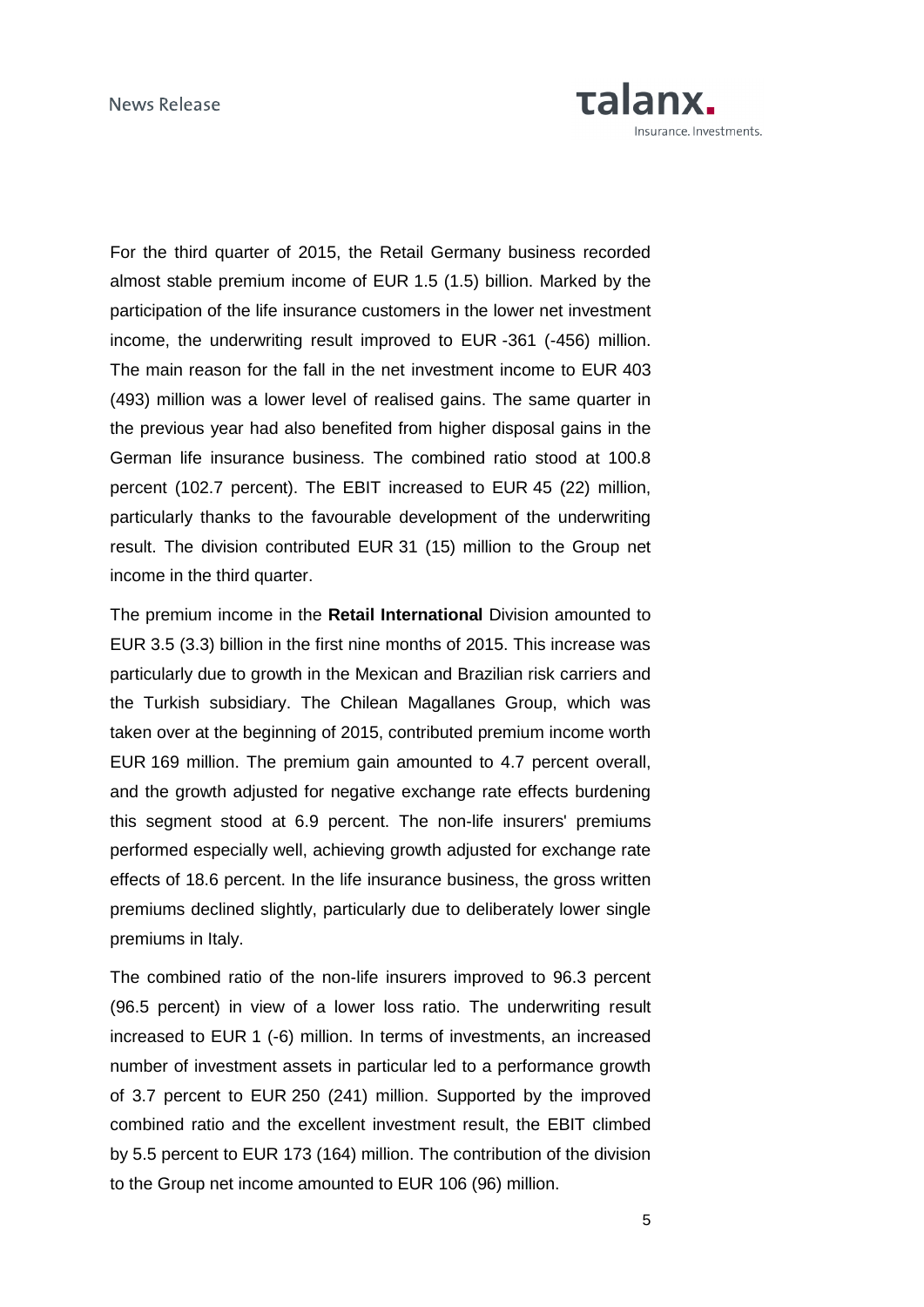

In quarterly terms, the gross written premiums registered a gain of 1.8 percent to EUR 1.1 (1.1) billion. The underwriting result stood at EUR -18 (-20) million. The net investment income reached EUR 83 (85) million, despite low yields on euro-denominated government bonds. The EBIT increased in the third quarter by 15.0 percent to EUR 46 (40) million. In this quarter, the contribution of the division to Group net income stood at EUR 29 (22) million.

The gross written premiums in **Non-Life Reinsurance** increased strongly with a gain of 20.8 percent. Despite strong competition, they registered a value of EUR 7.3 (6.1) billion in the first nine months of 2015. In local currencies, the growth stood at 9.8 percent. The combined ratio at 95.6 percent (95.3 percent) achieved the target of remaining under 96 percent, while the underwriting result improved by 10.7 percent to EUR 248 (224) million. Net investment income in the reporting period amounted to EUR 689 (666) million. The segment achieved an EBIT of EUR 975 (868) million, and its contribution to the Group net income stood at EUR 320 (271) million.

In the third quarter, the premium income in Non-Life Reinsurance increased by 18.4 percent to EUR 2.3 (2.0) billion. The EBIT increased by 7.2 percent to EUR 359 (335) million. The Group net income stood at EUR 114 (106) million.

The gross written premiums in the **Life/Health Reinsurance** segment also performed well. Following growth of 21.2 percent in the first nine months of 2015, they registered a value of EUR 5.6 (4.6) billion. Adjusted for currency effects, the gross written premiums rose by 10.1 percent. The underwriting result fell to EUR -334 (-242) million. A gain of 17.6 percent to EUR 542 (461) million was registered in investments. In operating terms, the result (EBIT) remained almost constant at EUR 238 (237) million, but the contribution to the Group net income fell slightly to EUR 84 (86) million.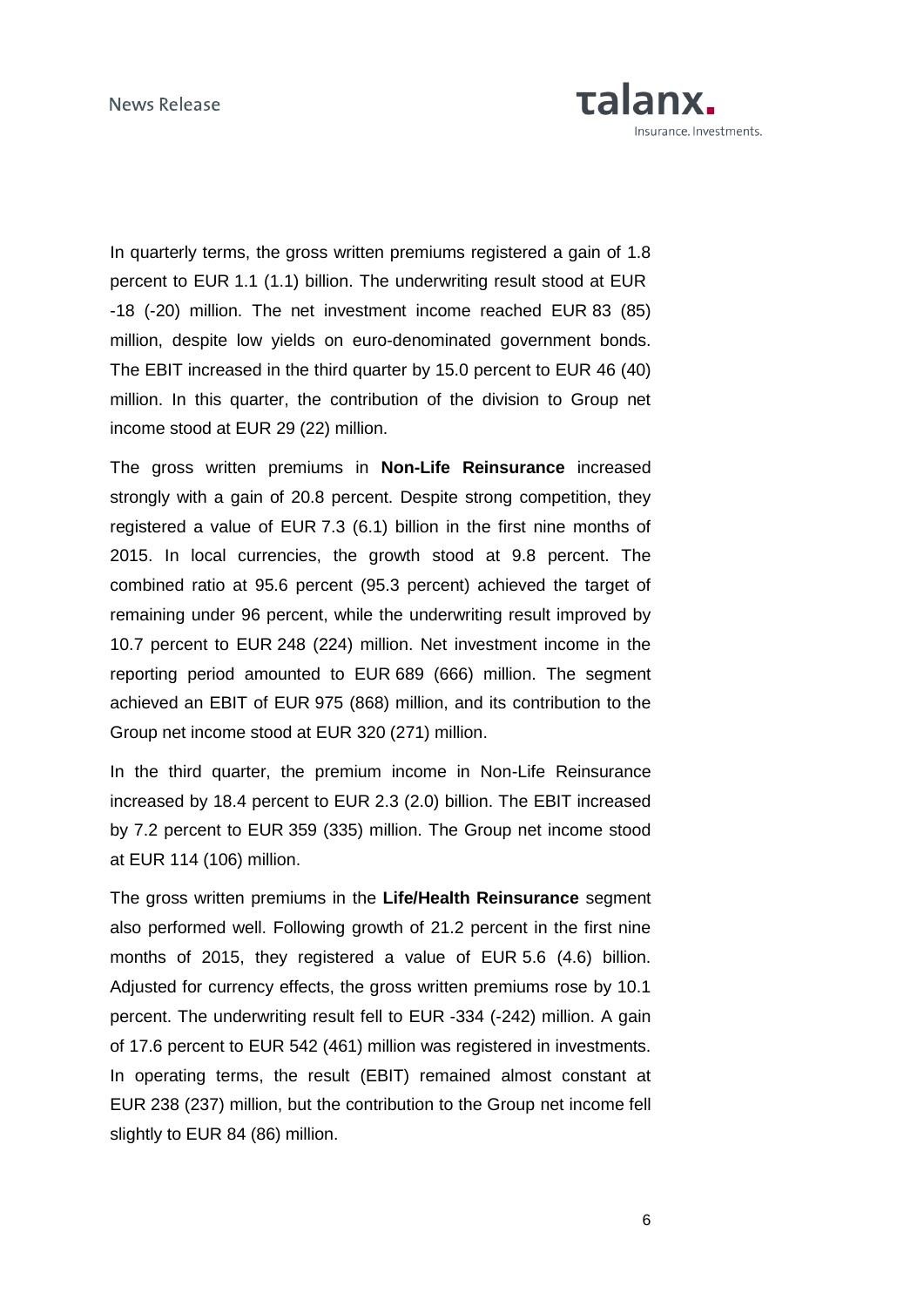News Release



In quarterly terms, the gross written premiums increased by 21.4 percent to EUR 2.0 (1.7) million. The EBIT closed at EUR 44 (85) million. Life/Health Reinsurance contributed EUR 15 (29) million to the Group net income in the third quarter of 2015.

### **Outlook for 2015**

Based on constant exchange rates, Talanx is aiming for gross premium growth of 1 to 3 percent in financial year 2015, with most of this generated outside Germany. The return on investment should be in excess of 3.0 percent. After adjustment for the impairment in full of goodwill amounting to EUR 155 million attributable to the German life insurance business in the second quarter of 2015, Group net income is expected to be between EUR 600 million and EUR 650 million for the current financial year. As a result, the return on equity should amount to between 7 and 8 percent in 2015. The Board of Management's dividend proposal for financial year 2015 will not be affected by the goodwill impairment. From today's perspective, at a payout rate of 35 to 45 percent and adjusted for the goodwill impairment in the Retail Germany Division, it will thus be based on an as-if IFRS profit of between EUR 755 million and EUR 805 million. These targets assume that exchange rates remain constant, that there are no negative developments on the capital markets and that claims for large losses are within the large loss budget.

### **Targets for 2016**

For the 2016 financial year, the Group is aiming for a Group net income of more than EUR 700 million. The planning takes an additional posttax expense in the amount of about EUR 70 million for IT costs as well as organisational and personnel restructuring costs in the Retail Germany Division into account. This target assumes that exchange rates remain constant, that there are no negative developments on the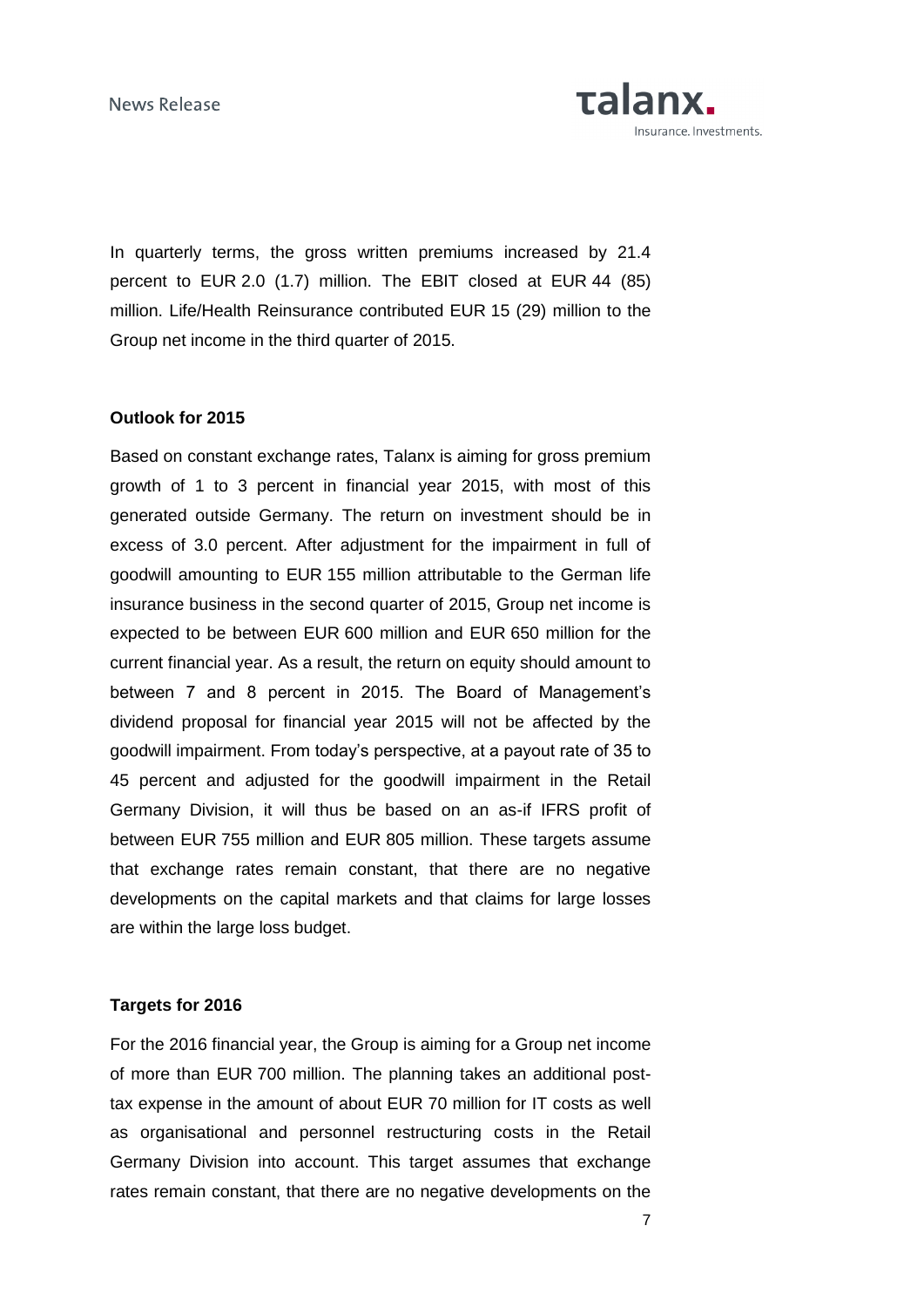capital markets and that claims for large losses are within the large loss budget. Talanx is leaving the target for primary insurance in the year 2016 unchanged at EUR 290 million. In reinsurance, the large loss budget will rise to EUR 825 million (2015 financial year: EUR 690 million).

# **Key figures from the Talanx Group income statement for 9M 2015, consolidated (IFRS)**

| Figures in EUR million                                                    |        | 9M 2015 9M 2014 | $+/-$         |
|---------------------------------------------------------------------------|--------|-----------------|---------------|
| Gross written premium                                                     | 24,355 | 21,732          | $+12.1%$      |
| Net premium earned                                                        | 19,246 | 17,131          | $+12.3%$      |
| Combined ratio in property/casualty<br>insurance and non-life reinsurance | 96.9%  | 97.7 %          | $-0.8 \%$ pts |
| Net investment income                                                     | 2,989  | 2,996           | $-0.2%$       |
| Operating profit (EBIT)                                                   | 1,507  | 1,444           | $+4.4%$       |
| Group net income (after non-controlling<br>interests)                     | 488    | 530             | $-7.9%$       |
| Return on equity <sup>1</sup>                                             | 8.1%   | 9.4%            | $-1.3 \%$ pts |

# **Key figures from the Talanx Group income statement for Q3 2015, consolidated (IFRS)**

| Figures in EUR million                                                    |        | Q3 2015 Q3 2014 | $+/-$         |
|---------------------------------------------------------------------------|--------|-----------------|---------------|
| Gross written premium                                                     | 7,528  | 6,757           | $+11.4%$      |
| Net premium earned                                                        | 6,495  | 5,823           | $+11.5%$      |
| Combined ratio in property/casualty<br>insurance and non-life reinsurance | 98.0 % | 100.0%          | $-2.0 \%$ pts |
| Net investment income                                                     | 952    | 1,048           | $-9.2%$       |
| Operating profit (EBIT)                                                   | 492    | 439             | $+12.1%$      |
| Group net income (after non-controlling<br>interests)                     | 177    | 149             | $+18.8%$      |
| Return on equity <sup>1</sup>                                             | 8.8%   | 7.7%            | $+1.1%$ pts   |

1) Annualised net income excluding non-controlling interests relative to average shareholders' equity excluding non-controlling interests.

**Talanx.** 

Insurance. Investments.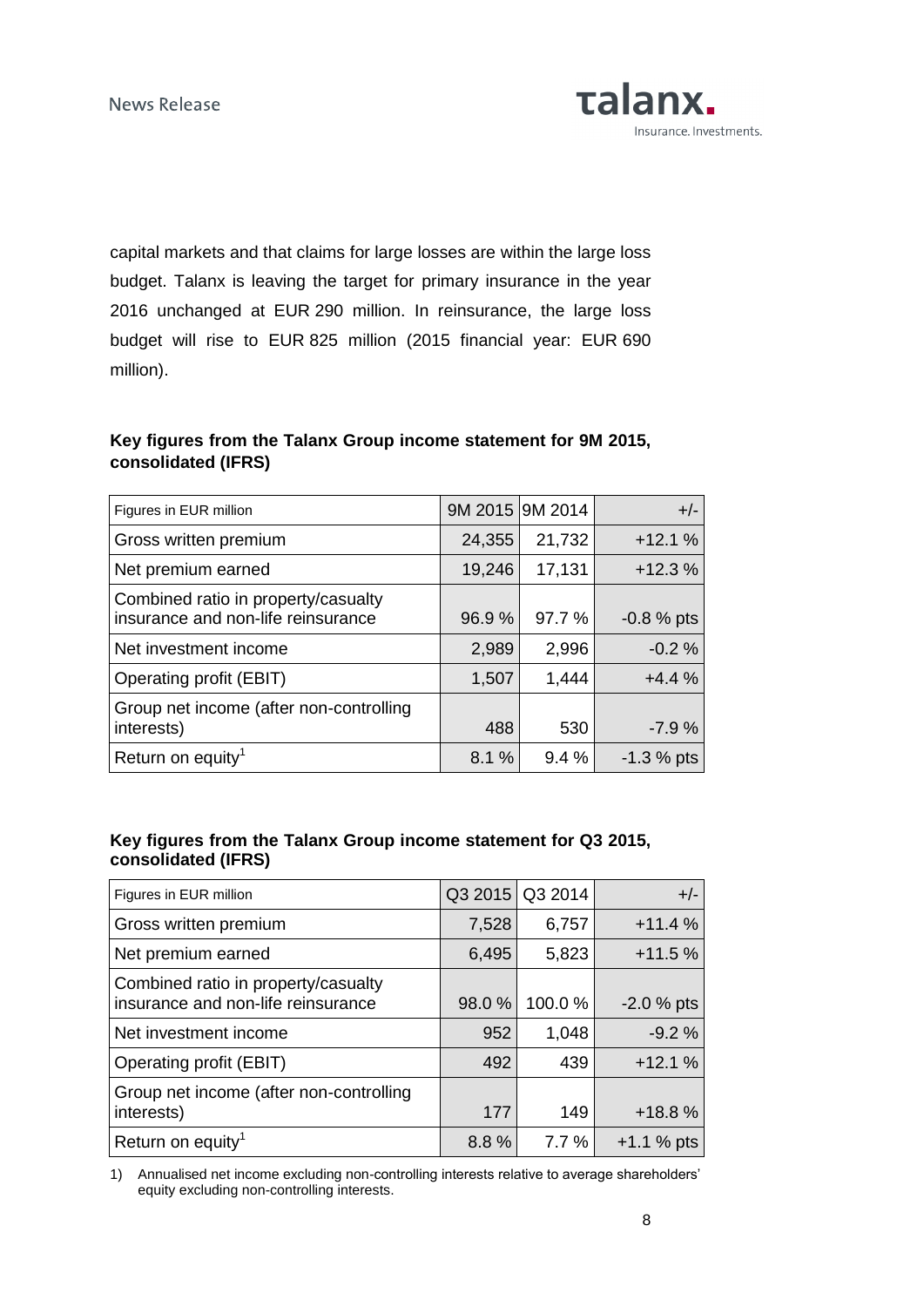

Full interim report: [http://www.talanx.com/investor-relations/presentations-and](http://www.talanx.com/investor-relations/presentations-and-events/disclosure/2015.aspx?sc_lang=en)[events/disclosure/2015.aspx?sc\\_lang=en](http://www.talanx.com/investor-relations/presentations-and-events/disclosure/2015.aspx?sc_lang=en)

Financial calendar 2015/2016: [http://www.talanx.com/investor](http://www.talanx.com/investor-relations/finanzkalender/termine.aspx?sc_lang=en)[relations/finanzkalender/termine.aspx?sc\\_lang=en](http://www.talanx.com/investor-relations/finanzkalender/termine.aspx?sc_lang=en)

### **About Talanx**

With premium income of EUR 29.0 billion (2014) and more than 21,300 employees, Talanx is one of the major European insurance groups. The Hannover-based Group is active in some 150 countries. Talanx operates as a multi-brand provider with a focus on B2B insurance. The Group's brands include HDI, which operates in Germany and abroad, the global industrial insurer HDI-Gerling, Hannover Re, one of the world's leading reinsurers, Targo Versicherungen, PB Versicherungen and Neue Leben, the latter all specialized in bancassurance, the Polish insurer Warta, and the financial services provider Ampega. The rating agency Standard & Poor's has given the Talanx Primary Group a financial strength rating of A+/stable (strong) and the Hannover Re Group one of AA–/ stable (very strong). Talanx AG is listed on the Frankfurt Stock Exchange in the MDAX as well as on the stock exchanges in Hannover and Warsaw (ISIN: DE000TLX1005, German Securities Code: TLX100, Polish Securities Code: TNX).

You can find additional information by going to [www.talanx.com.](http://www.talanx.com/?sc_lang=en)

Follow us on Twitter: [twitter.com/talanx\\_en.](https://twitter.com/talanx_en)

### For **media enquiries** please contact:

| Andreas Krosta      | Tel.: +49 511-3747-2020                |
|---------------------|----------------------------------------|
|                     | E-mail: andreas.krosta@talanx.com      |
| Katharina Tillmanns | Tel.: +49 511-3747-2211                |
|                     | E-mail: katharina.tillmanns@talanx.com |
| Dr. Gesa Panetta    | Tel.: +49 511-3747-2748                |
|                     | E-mail: gesa.panetta@talanx.com        |

## For **Investor Relations** please contact:

| Carsten Werle, CFA | Tel∴ | +49 511-3747-2231                |
|--------------------|------|----------------------------------|
|                    |      | E-mail: carsten.werle@talanx.com |